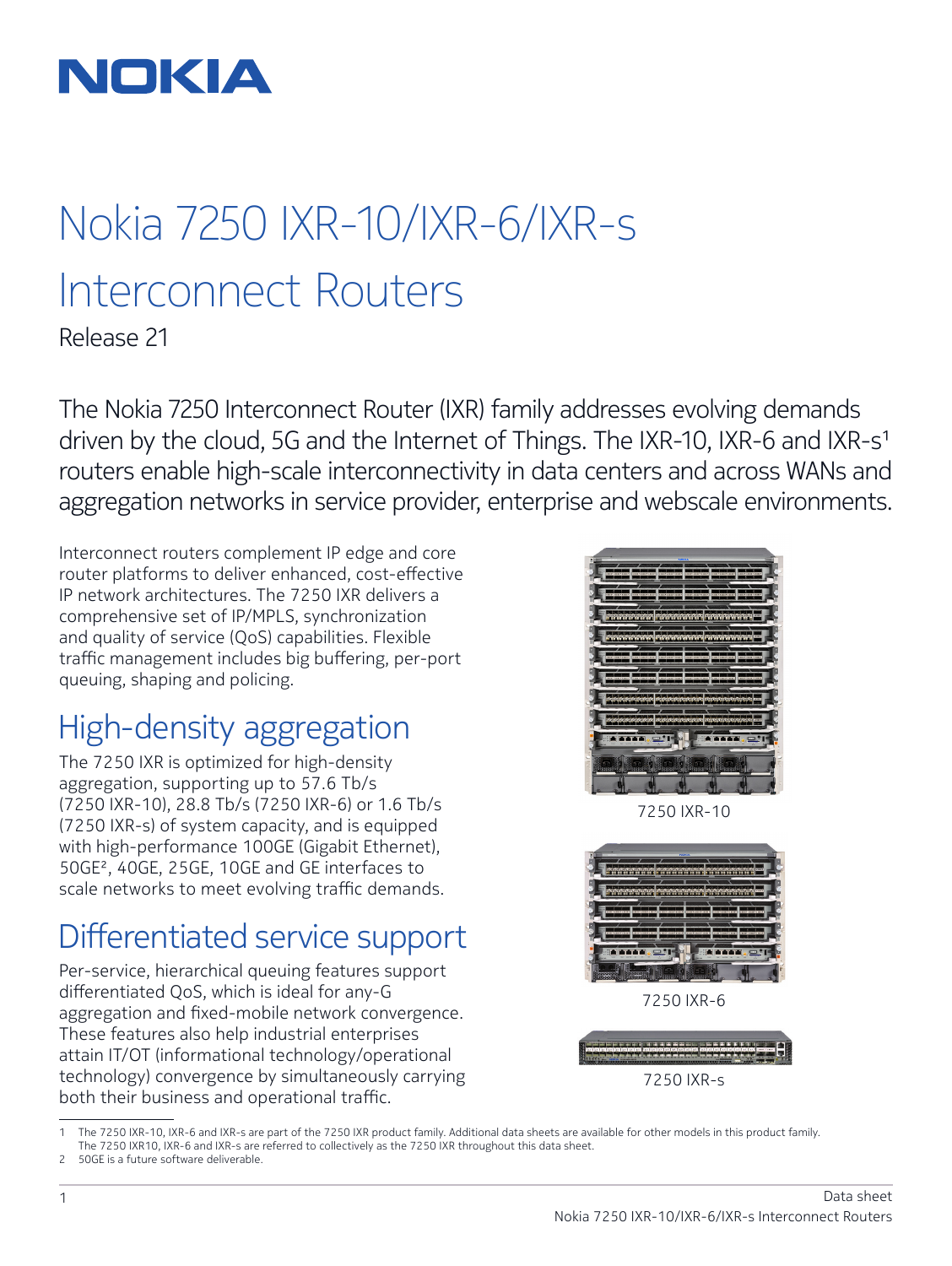

### High availability

The 7250 IXR sets the benchmark for high availability. The 7250 IXR-10 and IXR-6 systems support a full suite of 1+1 control, 5+1 fabric, and redundant fan and power configurations.

In addition to full hardware redundancy, the robust Nokia Service Router Operating System (SR OS) supports numerous features to maximize network stability, ensuring that IP/MPLS protocols and services run without interruption. These features include innovative nonstop routing, nonstop services and stateful failover.

### Automation

To simplify and automate network operations, the 7250 IXR enables model-driven network management features through the Nokia SR OS and is managed by the Nokia Network Services Platform (NSP). The Nokia NSP offers a rich set of service management features that automate new service delivery and reduce operating cost.

Standards-based software-defined networking (SDN) interfaces enable best-path computation to be offloaded to path computation elements (PCEs) such as the Nokia NSP. The 7250 IXR operates as a path computation client (PCC), collecting and reporting perlink and per-service delay, jitter and loss metrics as well as port utilization levels, for efficient path computation.

### Software features

The 7250 IXR supports, but is not limited to, the following features.

### **Services**

- Point-to-point Ethernet pseudowires/virtual leased line (VLL)
- Ethernet Virtual Private Network (EVPN)
	- Virtual Private Wire Service (EVPN-VPWS)
	- Virtual Private LAN Services (EVPN-VPLS): IPv4 and IPv6 support, including Virtual Router Redundancy Protocol (VRRP)
	- Multihoming with single active or active/active mode
- Multipoint Ethernet VPN services with VPLS based on Targeted Label Distribution Protocol (T-LDP) and Border Gateway Protocol (BGP)
- Routed VPLS with Internet Enhanced Service (IES) or IP-VPN, IPv4 and IPv6
- Ingress and egress VLAN manipulation for Layer 2 services
- IP VPN Virtual Private Routed Network (VPRN), Inter-Autonomous System (Inter-AS) Option A, B and C
- IPv6 VPN Provider Edge (6VPE)

#### **Network protocols**

- Segment routing
	- Intermediate System-to-Intermediate System (SR-ISIS) and Open Shortest Path First (SR-OSPF)
	- Traffic engineering (SR TE) IPv4, IPv6
- MPLS label edge router (LER) and label switching router (LSR) functions
	- Label Distribution Protocol (LDP)
	- Resource Reservation Protocol with traffic engineering (RSVP-TE)
- BGP Labeled Unicast (BGP-LU) (IETF RFC 3107) route tunnels
- IP routing
	- Dual-stack Interior Gateway Protocol (IGP)
	- Multi-topology, multi-instance Intermediate System to Intermediate System (IS-IS)
	- Multi-instance OSPF
	- Multiprotocol BGP (MP-BGP)
	- BGP-LU support in edge, area border router (ABR) and autonomous system boundary router (ASBR) roles
	- Usage-triggered download of BGP label routes to Label - Forwarding Information Base (L-FIB)
	- Accumulated IGP (AIGP) metric for BGP
	- BGP monitoring protocol (BMP)
	- BGP route-reflector for EVPN and IP-VPN with VPNv4 and VPNv6 address families (AFs)
	- BGP confederations
	- IGP and BGP shortcuts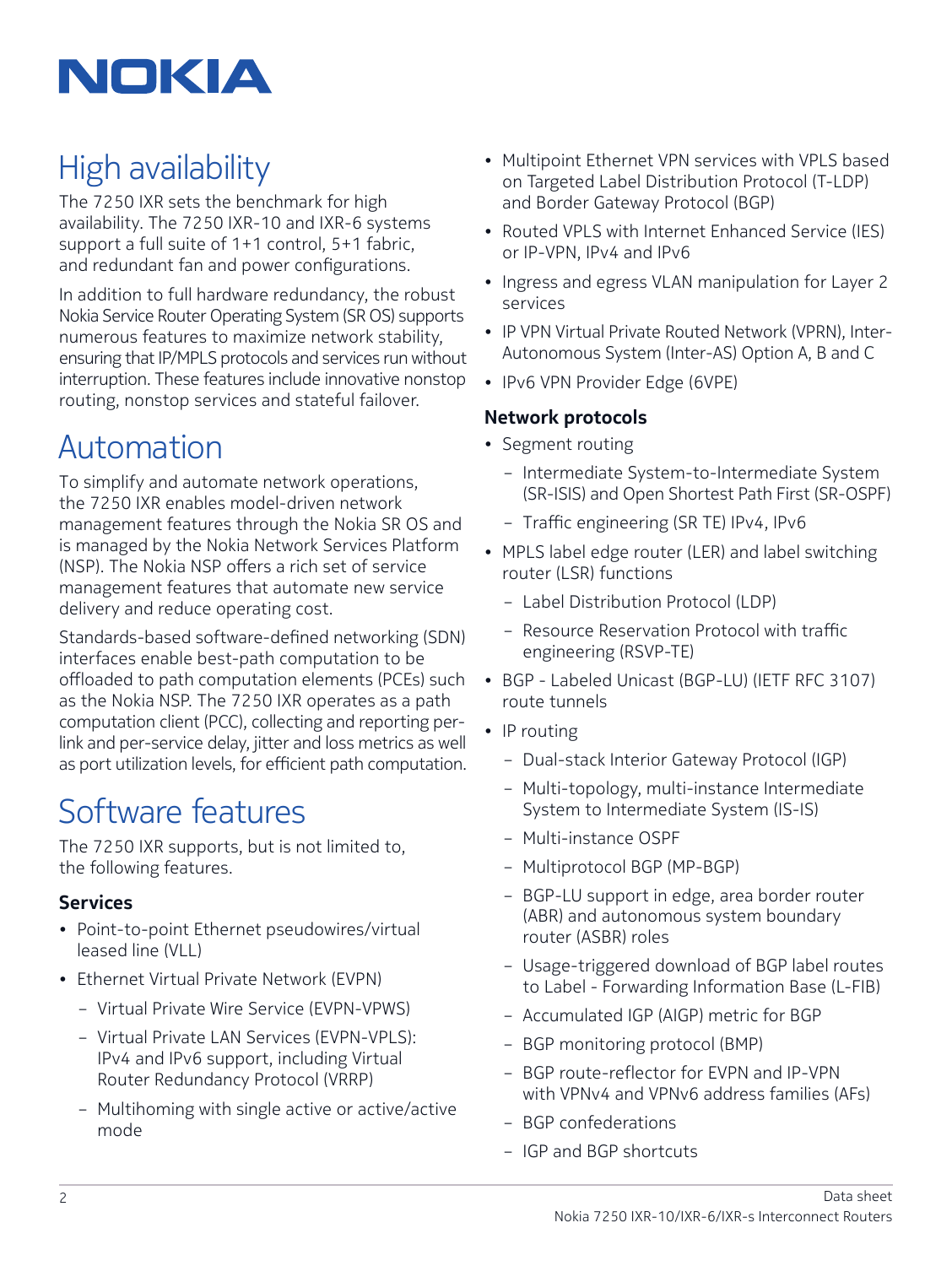## NOKIA

- Layer 3 Multicast base routing
	- Internet Group Management Protocol (IGMP)
	- Protocol Independent Multicast Sparse Mode (PIM-SM), Source Specific Multicast (SSM)
	- Multicast Listener Discovery (MLD)
- Layer 3 Multicast VPRN (7250-IXR-s)
	- Next-generation multicast VPNs (NG-MVPN)
	- SSM with multicast LSPv4 (mLDPv4)
	- IGMP/MLD
	- IGMP/MLD on Routed VPLS Interface
- Layer 2 Multicast
	- IGMP/MLD snooping

### **SDN**

- SR-TE LSPs, RSVP-TE LSPs
	- PCC initialized, PCC controlled
	- PCC initialized, PCE computed
	- PCC initialized, PCE controlled
- SR-TE LSPs: PCE initialized, PCE controlled (7250 IXR-s)
- Topology discovery: BGP-Link State (BGP LS) IPv4 and IPv6
- Telemetry: streaming interface statistics, service delay and jitter metrics
- Netflow/cflowd

### **Load balancing and resiliency**

- Nonstop routing (7250 IXR-10 and IXR-6)
- Segment routing topology-independent loop-free alternate (TI-LFA) and remote loop-free alternate (rLFA)
- LDP LFA and rLFA
- IEEE 802.3.ad Link Aggregation Group (LAG) and multi-chassis (MC) LAG
- Pseudowire and LSP redundancy
- IP and MPLS load balancing by equal-cost multipath (ECMP)
- Weighted LAG hash
- VRRP
- Ethernet Ring Protection Switching ITU-T G.8032v2 (7250 IXR-s)
- Configurable polynomial and hash seed shift
- Entropy label (IETF RFC 6790)
- RSVP-TE Fast Reroute (FRR)
- BGP Edge and Core Prefix Independent Convergence (BGP PIC)

### **Platform**

- Ethernet IEEE 802.1Q (VLAN) and 802.1ad (QinQ) with 9k jumbo frames
- Detailed forwarded and discarded counters for service access points (SAPs) and network interfaces in addition to port-based statistics: per Virtual Output Queue (VoQ) packet and byte counters (7250 IXR-s)
- VLAN range-based SAPs
- Dynamic Host Configuration Protocol (DHCP) server for IPv4 IES, VPNv4
- DHCP relay, IPv4 and IPv6, IES, IP-VPN, EVPN-VPLS
- Accounting records

### **QoS and traffic management**

- Hierarchical QoS (7250 IXR-s)
	- Hierarchical egress schedulers and shapers per forwarding class, SAP, network interface, port or LAG
	- Port sub-rate
- Intelligent packet classification, including MAC, IPv4, IPv6 match-criteria-based classification
- Granular rate enforcement with up to 32 policers per SAP/VLAN, including broadcast, unicast, multicast and unknown policers
- Hierarchical policing for aggregate rate enforcement
- Strict priority, weighted fair queuing schedulers
- Congestion management via weighted random early discard (WRED)
- Egress marking or re-marking

#### **System management**

- Simple Network Management Protocol (SNMP)
- Model-driven (MD) management interfaces
	- NETCONF
	- MD CLI
	- Remote Procedure Call (gRPC)
- Comprehensive management with Nokia NSP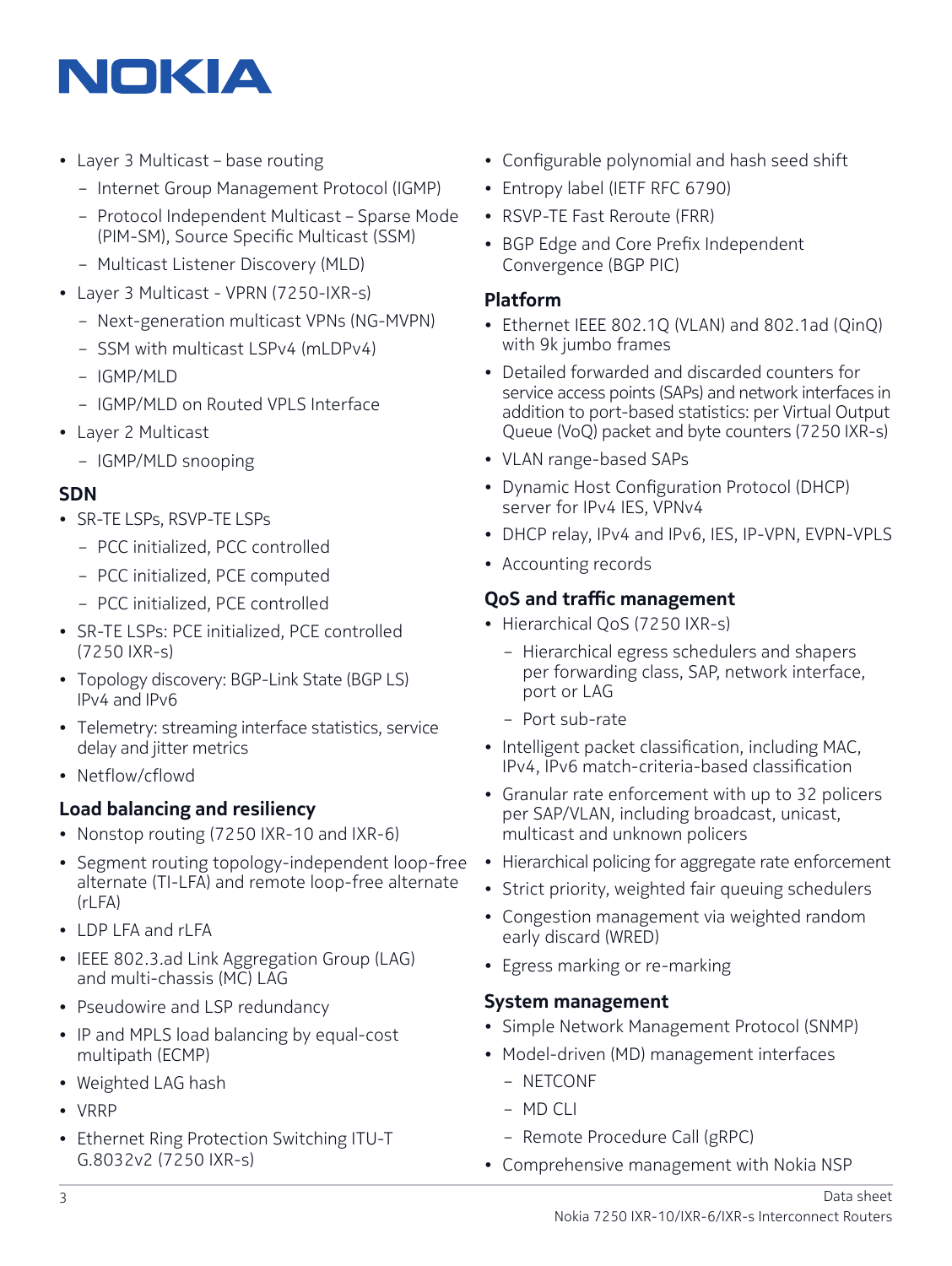# NOKIA

### **Operations, administration and maintenance**

- IEEE 802.1ag, ITU-T Y.1731: Ethernet Connectivity Fault Management for both fault detection and performance monitoring, including delay, jitter and loss tests
- Ethernet bandwidth notification with egress rate adjustment
- IEEE 802.3ah: Ethernet in the First Mile
- Bidirectional Forwarding Detection IPv4 and IPv6
- Micro-BFD per member link (7250 IXR-s)
- Two-Way Active Measurement Protocol (TWAMP), TWAMP Light
- A full suite of MPLS OAM tools, including LSP and virtual circuit connectivity verification ping
- Service assurance agent
- Mirroring with slicing support:
	- Port
	- VLAN
	- Filter output: Media Access Control (MAC), IPv4/IPv6 filters
	- Local/remote
- Port and VLAN loopback with MAC swap
- Configuration rollback
- Zero Touch Provisioning (ZTP) capable

### **Security**

- MACsec on all ports (7250 IXR-10 and IXR-6)
- Remote Authentication Dial-In User Service (RADIUS), Terminal Access Controller Access Control System Plus (TACACS+), and comprehensive controlplane protection capabilities
- MAC-, IPv4- and IPv6-based access control lists and criteria-based classifiers
- Secure Shell (SSH)

### Hardware overview

### **7250 IXR-10 and IXR-6 platforms**

The 7250 IXR-10 and IXR-6 share common integrated media module (IMM) cards, control processor modules (CPMs) and power supply units (PSUs).

Each chassis uses an orthogonal direct crossconnect architecture, with IMMs connecting in front and switch fabrics and fans connecting at the rear. The lack of a backplane, midplane or midplane connector system provides a compact chassis design, optimal cooling and easy capacity upgrades.

The 7250 IXR supports a 5+1 switch fabric design for full fabric redundancy with graceful degradation. Fans and switch fabrics are separate, ensuring a complete separation of cooling from the dataplane and enabling non-service-impacting fan replacement options. The system uses a complete Faraday Cage design to ensure EMI containment, a critical requirement for platform evolution that will support next-generation application-specific integrated circuits (ASICs).

### **7250 IXR-10 and IXR-6 control plane**

Control-plane performance is a key requirement in networking. Multicore CPUs with support for symmetric multiprocessing (SMP) provide leading capabilities in task distribution and concurrent processing, leveraging the hardened capabilities of the SR OS. This is a capability common to all platforms in the 7250 IXR product series.

The 7250 IXR-10/IXR-6 supports dual-redundant CPMs for hot-standby control-plane redundancy and supports a fully distributed control infrastructure with dedicated CPUs per line card. Compared to single monolithic control plane systems, this distributed architecture provides optimized control plane processing without any detrimental impacts to the central CPM during system maintenance, IMM commissioning and heavy data loads. The distributed architecture also improves system security.

### **Power supplies**

The 7250 IXR-10/IXR-6 platforms support 12 and 6 PSUs respectively, allowing for full N+M (N is active and M is the number of protecting power supplies) power supply redundancy and full power feed redundancy. In contrast to systems with fewer power supplies, the 7250 IXR provides added headroom for power growth for system enhancements with next-generation ASICs.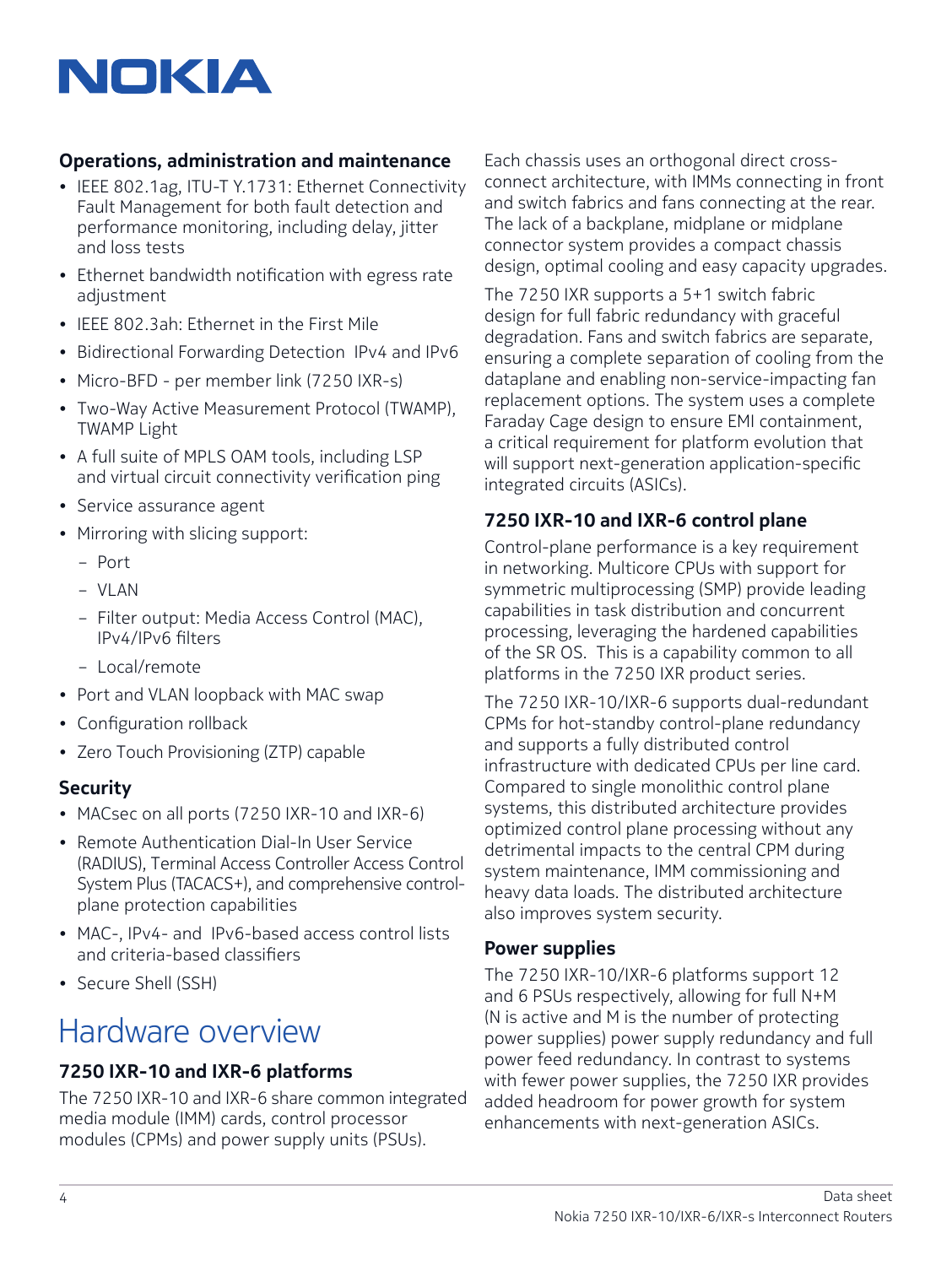

On the IXR-10/IXR-6, two PSU variants are available: a low-voltage DC PSU (LVDC) and a combined high-voltage DC (HVDC) and AC PSU. The PSUs are fully interchangeable between the chassis variants. The HVDC PSU option enables

OPEX and CAPEX savings as a result of the powersupply and infrastructure design.

The 7250 IXR-s supports two PSUs with 1+1 redundancy with support for either AC or LVDC power options.

### Technical specifications

Table 1. 7250 IXR6-10/IXR-6/IXR-s specifications

|                                                           | 7250 IXR-10                                                                                                                                                                                                                                                                                                                                                                                                                                   | 7250 IXR-6                                                                                                        | 7250 IXR-s                                                                                                                                                                                                                                          |
|-----------------------------------------------------------|-----------------------------------------------------------------------------------------------------------------------------------------------------------------------------------------------------------------------------------------------------------------------------------------------------------------------------------------------------------------------------------------------------------------------------------------------|-------------------------------------------------------------------------------------------------------------------|-----------------------------------------------------------------------------------------------------------------------------------------------------------------------------------------------------------------------------------------------------|
| System configuration                                      | Dual hot-standby CPMs                                                                                                                                                                                                                                                                                                                                                                                                                         | Dual hot-standby CPMs                                                                                             | Single integrated CPM                                                                                                                                                                                                                               |
| System throughput:<br>Half duplex (HD) IMIX<br>traffic    | 57.6 Tb/s                                                                                                                                                                                                                                                                                                                                                                                                                                     | 28.8 Tb/s                                                                                                         | $1.6$ Tb/s                                                                                                                                                                                                                                          |
| Switch fabric capacity<br>per module: Full<br>duplex (FD) | $• 5.76$ Tb/s<br>· Single-stage fabric with graceful<br>degradation<br>• Separate fan tray from switch fabric                                                                                                                                                                                                                                                                                                                                 | $\cdot$ 2.88 Tb/s<br>· Single-stage fabric with graceful<br>degradation<br>• Separate fan tray from switch fabric | Integrated                                                                                                                                                                                                                                          |
| Card slot throughput:<br>FD per slot                      | $3.6$ Tb/s                                                                                                                                                                                                                                                                                                                                                                                                                                    | $3.6$ Tb/s                                                                                                        | n/a                                                                                                                                                                                                                                                 |
| Card slots                                                | 8                                                                                                                                                                                                                                                                                                                                                                                                                                             | 4                                                                                                                 | n/a                                                                                                                                                                                                                                                 |
| Service interfaces                                        | n/a                                                                                                                                                                                                                                                                                                                                                                                                                                           | n/a                                                                                                               | • 6 x QSFP28/QSFP+<br>100/40GE                                                                                                                                                                                                                      |
|                                                           |                                                                                                                                                                                                                                                                                                                                                                                                                                               |                                                                                                                   | • 48 x SFP+/SFP 10/1GE                                                                                                                                                                                                                              |
| Control interfaces                                        | Console, management, Synchronous Ethernet (SyncE)/1588, OES, BITS,<br>Bluetooth, USB, 1PPS, SD slot                                                                                                                                                                                                                                                                                                                                           |                                                                                                                   | Console, management,<br>USB, SD slot                                                                                                                                                                                                                |
| Timing and<br>synchronization                             | • Built-in Stratum 3E clock<br>• ITU-T Synchronous Ethernet (SyncE)<br>• IEEE 1588v2<br>- Boundary clock (BC), slave clock (SC)<br>- Profiles: IEEE 1588v2 default, ITU_T G.8265.1, ITU-T G.8275.1<br>- UDP/IPv4 and Ethernet encapsulations<br>• Nokia Bell Labs IEEE 1588v2 algorithm<br>• IETF RFC 5905 Network Time Protocol (NTP)<br>• Building Integrated Timing Supply (BITS) ports (T1, E1, 2M) and pulse-per<br>second (1PPS) timing |                                                                                                                   | • Built-in Stratum 3E clock<br>• ITU-T SyncE<br>• ITU-T G.8262.1 eEEC<br>• IEEE 1588v2<br>$- BC$<br>- Profile: ITU-T G.8275.1<br>- Ethernet encapsulation<br>• ITU-T G.8273.2 Class C <sup>3</sup><br>• IETF RFC 5905 NTP<br>• Support for GNSS SFP |
| Memory buffer size                                        | Per card (see Table 2)                                                                                                                                                                                                                                                                                                                                                                                                                        | Per card (see Table 2)                                                                                            | 8 GB                                                                                                                                                                                                                                                |
| Redundant hardware                                        | • Dual redundant CPMs<br>• Switch fabric redundancy (5+1)<br>• Power redundancy (M+N)<br>• Fan redundancy (N+1)                                                                                                                                                                                                                                                                                                                               | • Power redundancy (1+1)<br>• Fan redundancy (5+1)                                                                |                                                                                                                                                                                                                                                     |
| <b>Dimensions</b>                                         | • Height: 57.78 cm (22.75 in);<br><b>13 RU</b><br>• Width: 44.45 cm (17.5 in)                                                                                                                                                                                                                                                                                                                                                                 | • Height: 31.15 cm (12.25 in);<br>7 RU<br>• Width: 44.45 cm (17.5 in)                                             | • Height: 4.35 cm (1.75 in);<br><b>1 RU</b><br>• Width: 43.84 cm (17.26 in)                                                                                                                                                                         |
|                                                           | • Depth: 81.28 cm (32.0 in)<br>Fits in standard 19-in rack                                                                                                                                                                                                                                                                                                                                                                                    | • Depth: 81.28 cm (32.0 in)<br>Fits in standard 19-in rack                                                        | • Depth: 51.5 cm (20.28 in)<br>Fits in standard 19-in rack                                                                                                                                                                                          |

3 For noise generation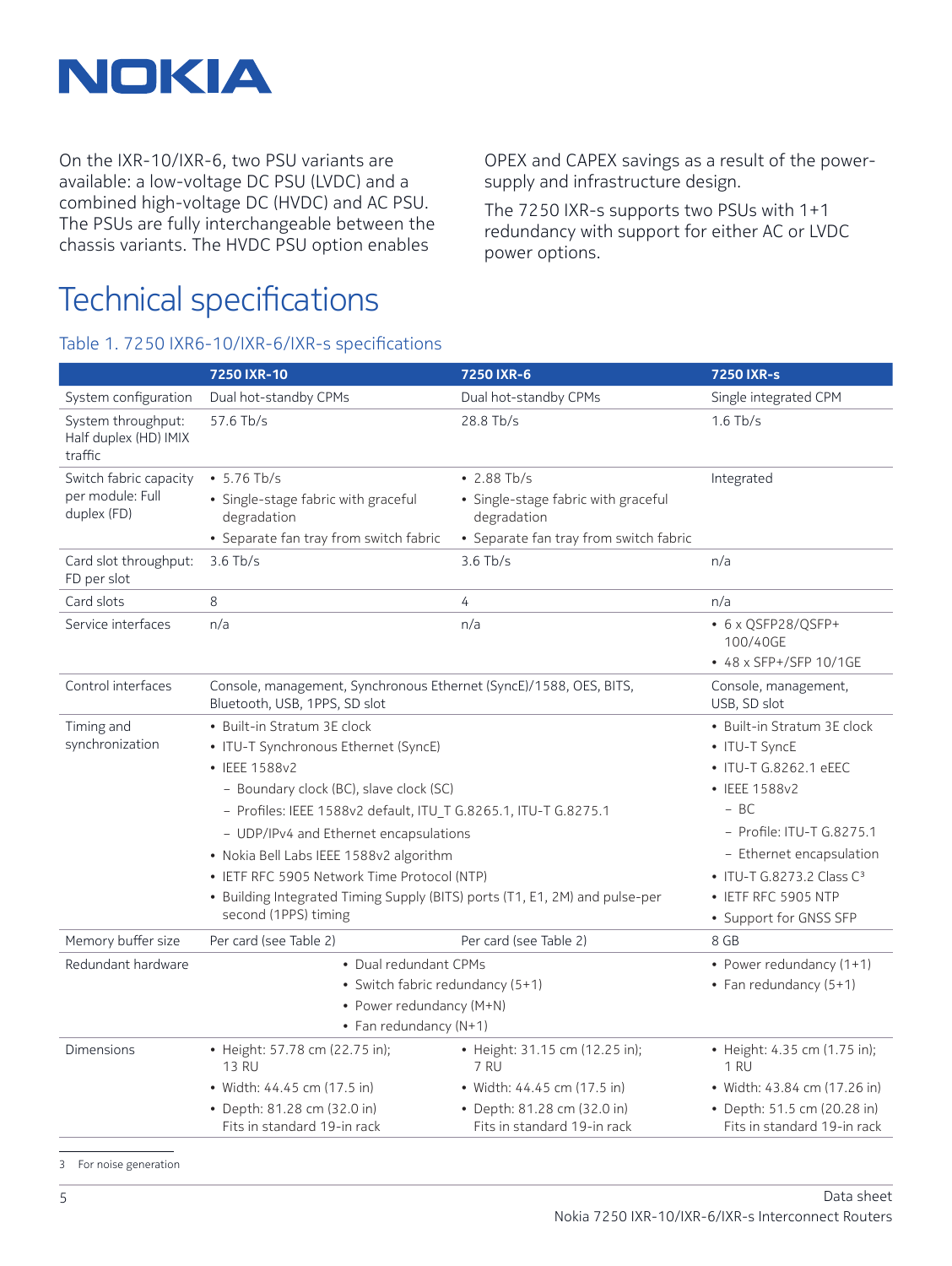

| Power                                 | • 12 PSUs with N+M redundancy<br>• LVDC input (single feed, rated):<br>$-48$ V DC/ $-60$ V DC<br>• HVDC input (rated):<br>240 V DC/380 V DC<br>• AC input (rated): 220 V AC to<br>240 V AC, 50 Hz/60 Hz<br>• Front-bottom mounted | • 6 PSUs with N+M redundancy<br>• LVDC input (single feed, rated):<br>$-48$ V DC/ $-60$ V DC<br>• HVDC input (rated):<br>240 V DC/380 V DC<br>• AC input (rated): 220 V AC to<br>240 V AC, 50 Hz/60 Hz<br>• Front-bottom mounted | $\bullet$ 2 PSUs with 1+1<br>redundancy<br>• LVDC input (single feed,<br>rated): -48 V DC/-60 V DC<br>• AC input (rated): 100 V AC<br>to 240 V AC, 50 Hz/60 Hz<br>• Rear mounted |  |  |
|---------------------------------------|-----------------------------------------------------------------------------------------------------------------------------------------------------------------------------------------------------------------------------------|----------------------------------------------------------------------------------------------------------------------------------------------------------------------------------------------------------------------------------|----------------------------------------------------------------------------------------------------------------------------------------------------------------------------------|--|--|
| Cooling                               | • 3 trays of 3 ultra-quiet fans<br>• Fan trays separate from switch<br>fabric<br>• Safety electronic breaks on removal<br>• Front-to-back airflow<br>• Fan filter door kit (optional)                                             | • 3 trays of 2 ultra-quiet fans<br>• Fan trays separate from switch<br>fabric<br>• Safety electronic breaks on removal<br>• Front-to-back airflow<br>• Fan filter door kit (optional)                                            | • 6 trays of 1 ultra-quiet<br>fan each<br>• Fan trays separate from<br>switch fabric<br>• Safety electronic breaks<br>on removal<br>• Front-to-back airflow                      |  |  |
| Normal operating<br>temperature range | $0^{\circ}$ C to +40 $^{\circ}$ C (32 $^{\circ}$ F to +104 $^{\circ}$ F) sustained                                                                                                                                                |                                                                                                                                                                                                                                  |                                                                                                                                                                                  |  |  |
| Shipping and storage<br>temperature   | $-40^{\circ}$ C to 70 $^{\circ}$ C (-40 $^{\circ}$ F to 158 $^{\circ}$ F)                                                                                                                                                         |                                                                                                                                                                                                                                  |                                                                                                                                                                                  |  |  |
| Normal humidity                       | 5% to 95%, non-condensing                                                                                                                                                                                                         |                                                                                                                                                                                                                                  |                                                                                                                                                                                  |  |  |

Note: Throughout this table, n/a = not applicable.

### Optical breakout solutions available on QSFP28/QSFP+ ports:

- 7250 IXR-10, IXR-6: 4 x 25GE and 4 x 10GE
- 7250 IXR-s: 4 x 10GE

#### Table 2. Nokia 7250 IXR-10 and IXR-6 IMM cards

| <b>Card name</b>               | <b>Details</b>                                                                                               |                                                                                                                                                                                                                   |
|--------------------------------|--------------------------------------------------------------------------------------------------------------|-------------------------------------------------------------------------------------------------------------------------------------------------------------------------------------------------------------------|
| 36-port 100GE                  | • 36 x 100GE OSFP28/OSFP+ 100/40GE<br>• MACsec on all ports<br>• 48 GB packet buffer                         | <b>Construct Milenson as Milenson II</b><br>Chevenda Chevendi House<br><b>INSURANCE &amp; REVOLUE &amp; RUNDERS</b><br>ASSESSMENT ASSESSMENT<br>ASSIST ASSIST ASSIST<br>ASSES ASSES ASSES<br>ADDIEY ADDIEY ADDIEY |
| 2-port 100GE +<br>48-port 10GE | • 2 x 100GE QSFP28/QSFP+ 100/40GE<br>• 48 x SFP+/SFP 10/1GE<br>• MACsec on all ports<br>• 8 GB packet buffer |                                                                                                                                                                                                                   |

#### Table 3. Maximum platform density per port speed

| Port speed       | 7250 IXR-10                                                                                  | 7250 IXR-6             | 7250 IXR-s             |
|------------------|----------------------------------------------------------------------------------------------|------------------------|------------------------|
| $\cdot$ 100/40GE | $\cdot$ 288 x 100/40GE                                                                       | $\cdot$ 144 x 100/40GE | • $6 \times 100/40$ GE |
| • 10/1GE         | • $384 \times 10/1$ GE + $16 \times 100/40$ GE • $192 \times 10/1$ GE + $8 \times 100/40$ GE |                        | $\bullet$ 48 x 10/1GF  |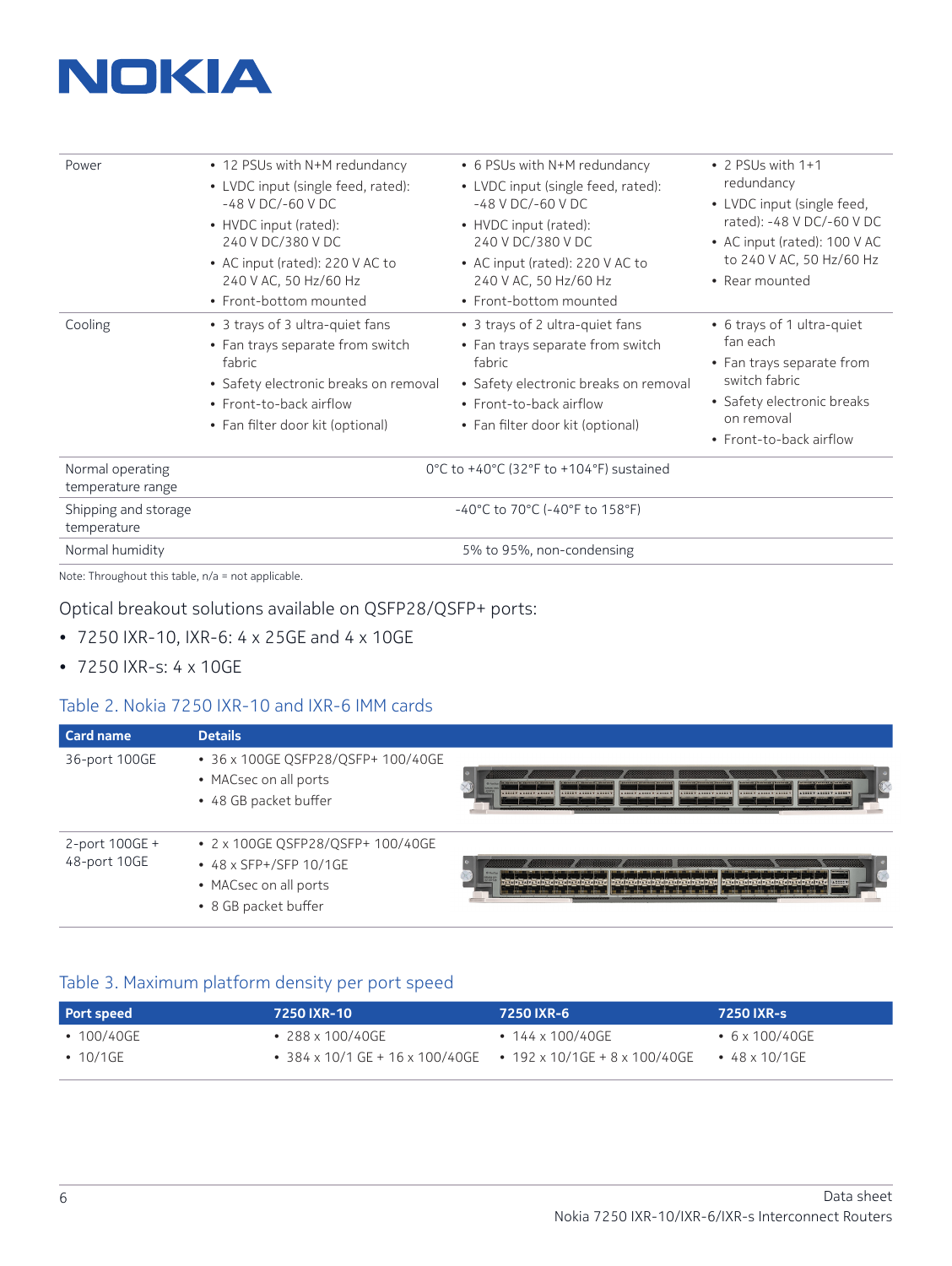

### **Standards compliance4**

#### Environmental

- ATIS-0600015.03
- ATT-TP-76200
- ETSI EN 300 019-2-1; Storage Tests, (Class 1.2)
- ETSI EN 300 019-2-2; Transportation Tests, (Class 2.3)
- ETSI EN 300 019-2-3; Operational Tests, (Class 3.2)
- ETSI EN 300 753 Acoustic Noise (Class 3.2)
- GR-63-CORE
- GR-295-CORE
- GR-3160-CORE
- VZ.TPR.9205
- VZ.TPR.9203 (CO)

#### Safety

- AS/NZS, UL/CSA, IEC/EN 60950-1
- CSA/UL 62368-1 NRTL
- AS/NZS, UL/CSA, IEC/EN 62368-1 CE Mark
- IEC 60529 IP20
- IEC/EN 60825-1
- IEC/EN 60825-2
- IEC 62368-1 CB Scheme

### Electromagnetic compatibility

- AS/NZS CISPR 32 (Class A)
- BT GS-7
- EN 300 386
- EN 55024
- EN 55032 (Class A)
- ES 201 468
- ETSI EN 300 132-3-1 (7250 IXR-10 and IXR-6)
- ETSI EN 300 132-2 (LVDC)
- ETSI EN 300 132-3 (AC)
- FCC Part 15 (Class A)
- GR-1089-CORE
- ICES-003 (Class A)
- IEC 61000-3-2
- IEC 61000-3-3
- IEC CISPR 32 (Class A)
- IEC 61000-6-2
- IEC 61000-6-4
- IEC/EN 61000-4-2 ESD
- IEC/EN 61000-4-3 Radiated Immunity
- IEC/EN 61000-4-4 EFT
- IEC/EN 61000-4-5 Surge
- IEC/EN 61000-4-6 Conducted Immunity
- IEC/EN 61000-4-11 Voltage Interruptions
- $\cdot$  ITU-T K20
- ITU-T L.1200
- KCC Korea-Emissions & Immunity (in accordance with KN32/35)
- VCCI (Class A)

### Directives, regional approvals and certifications

- DIRECTIVE 2011/65/EU RoHS
- DIRECTIVE 2012/19/EU WEEE
- DIRECTIVE 2014/30/EU EMC
- DIRECTIVE 2014/35/EU LVD
- MEF CE 3.0 compliant
- NEBS Level 3
	- Australia: RCM Mark
	- China RoHS: CRoHS
	- Europe: CE Mark
	- Japan: VCCI Mark
	- South Korea: KC Mark

<sup>4</sup> System design intent is according to the listed standards. Refer to product documentation for detailed compliance status.